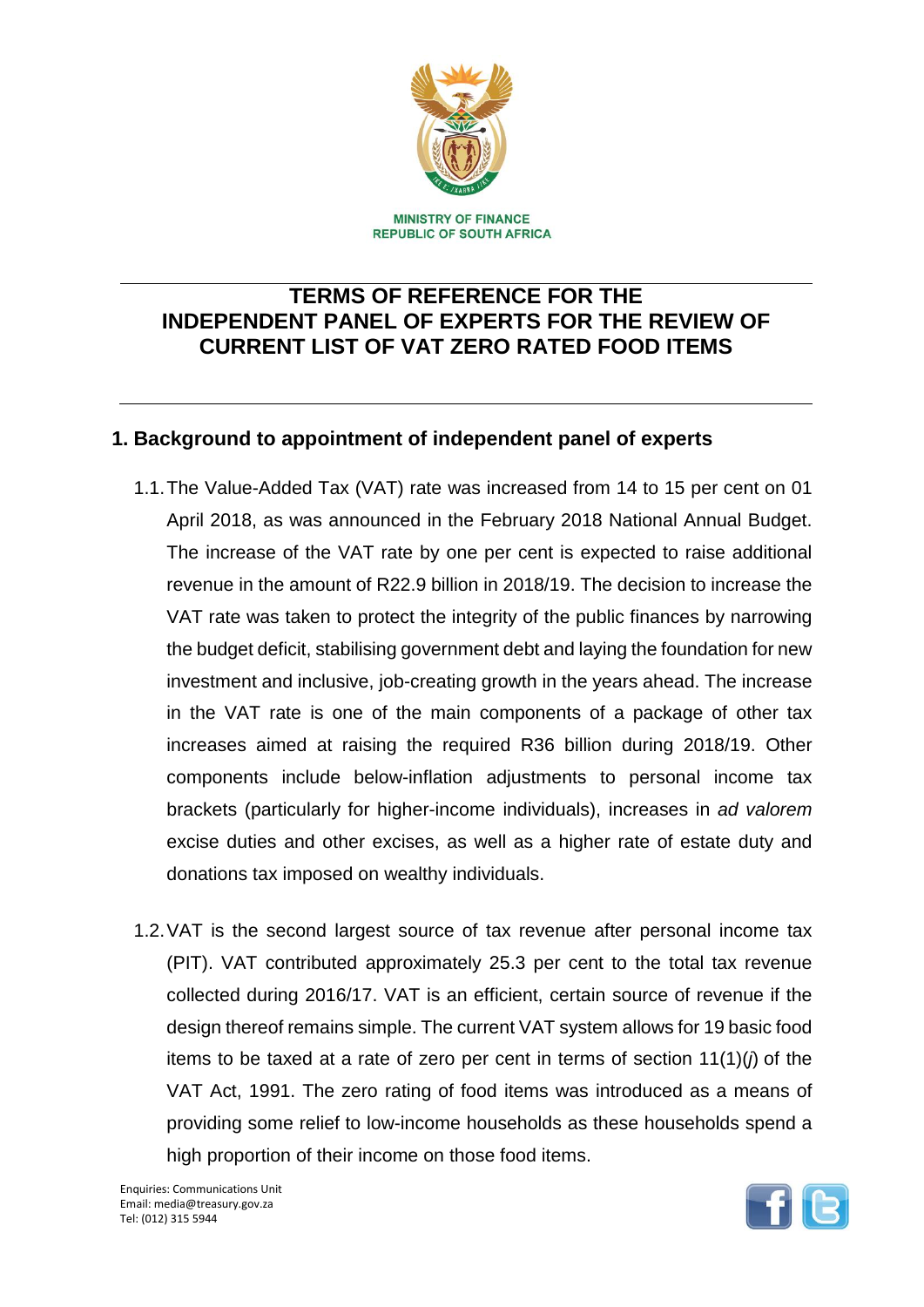

- 1.3.Since the increase in the VAT rate has been announced, concerns have been raised about the impact of the increase in the VAT rate on poor and low-income households by means of parliamentary processes and other platforms. Following the report of the Standing Committee on Finance and the Select Committee on Finance compiled after public hearings and the statement of Cabinet of 28 February 2018, the Minister of Finance through the Davis Tax Committee appointed a panel of independent experts to consider and review the list of zero rated food items.
- 1.4.This review process will be conducted within the confines of the current Fiscal Framework as proposed in the 2018 Annual National Budget for the 2018/19 financial year, including for revenue and expenditure. The review process can allow for potential adjustments to the Fiscal Framework for later financial years.

## **2. Terms of reference of independent panel of experts**

### **2.1.Evaluation of the current zero rated food items:**

- 2.1.1. Evaluate whether the current list of 19 zero rated food items achieves the objective for which it was implemented, including examining the consumption patterns of low income households as opposed to higher income households and the benefits derived from the zero-rating by these households respectively as well as the negative impact on poor households of removing zero rating on any of these items;
- 2.1.2. Consider whether the policy objective underlying zero rating may be better achieved through disaggregation of those items currently expressed as broad categories to more specific targeting of products.

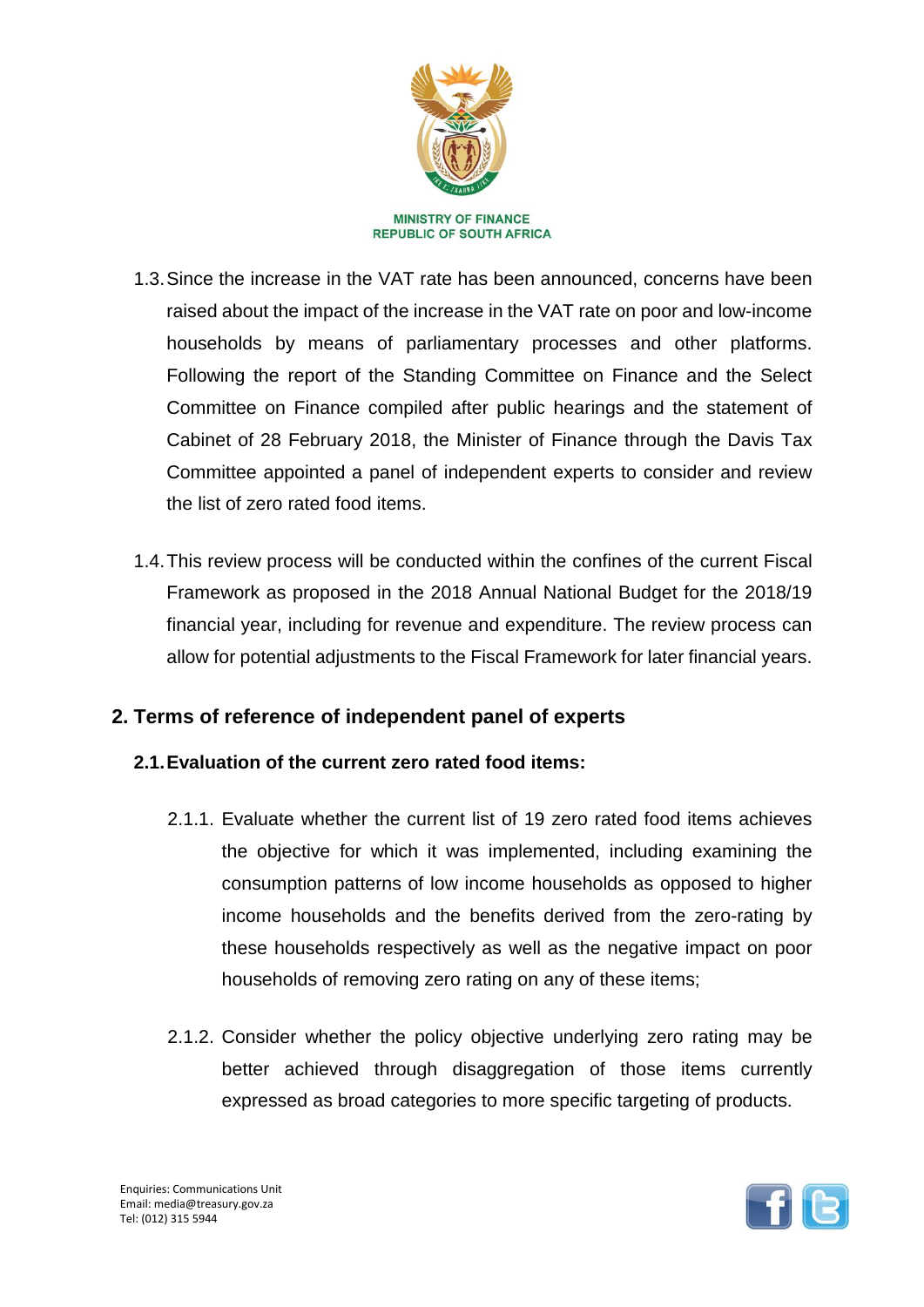

#### **MINISTRY OF FINANCE REPUBLIC OF SOUTH AFRICA**

#### **2.2.Consideration of inclusion of additional zero rated items:**

- 2.2.1. Identify any items other than the current zero rated food items that may be considered for inclusion for zero rating that will achieve the policy intention of providing relief to poor and low-income households with particular consideration of the needs of children, women and other vulnerable groups, taking into account:
	- Absolute and proportional benefit likely to accrue to low-income households,
	- The impact on the disposable income of poor and low income households,
	- Likelihood of producers and/or retailers passing the benefit on to customers,
	- The amelioration of poverty and inequality,
	- Ease of administration.
	- Potential for abuse,
	- Estimated revenue loss;
- 2.2.2 In considering these factors, most weight must be given to the benefit which will accrue to poor households.

### **2.3.Consideration of other mitigatory measures:**

2.3.1. Whether the outcome of zero rating of items could be better achieved through additional/or other mitigatory government expenditure programmes; whether a government expenditure programme offers options for supporting poor and lower income households; and whether specific current government programmes which impact on the budgets of poor and low income households can be better tailored as a mitigation measure.

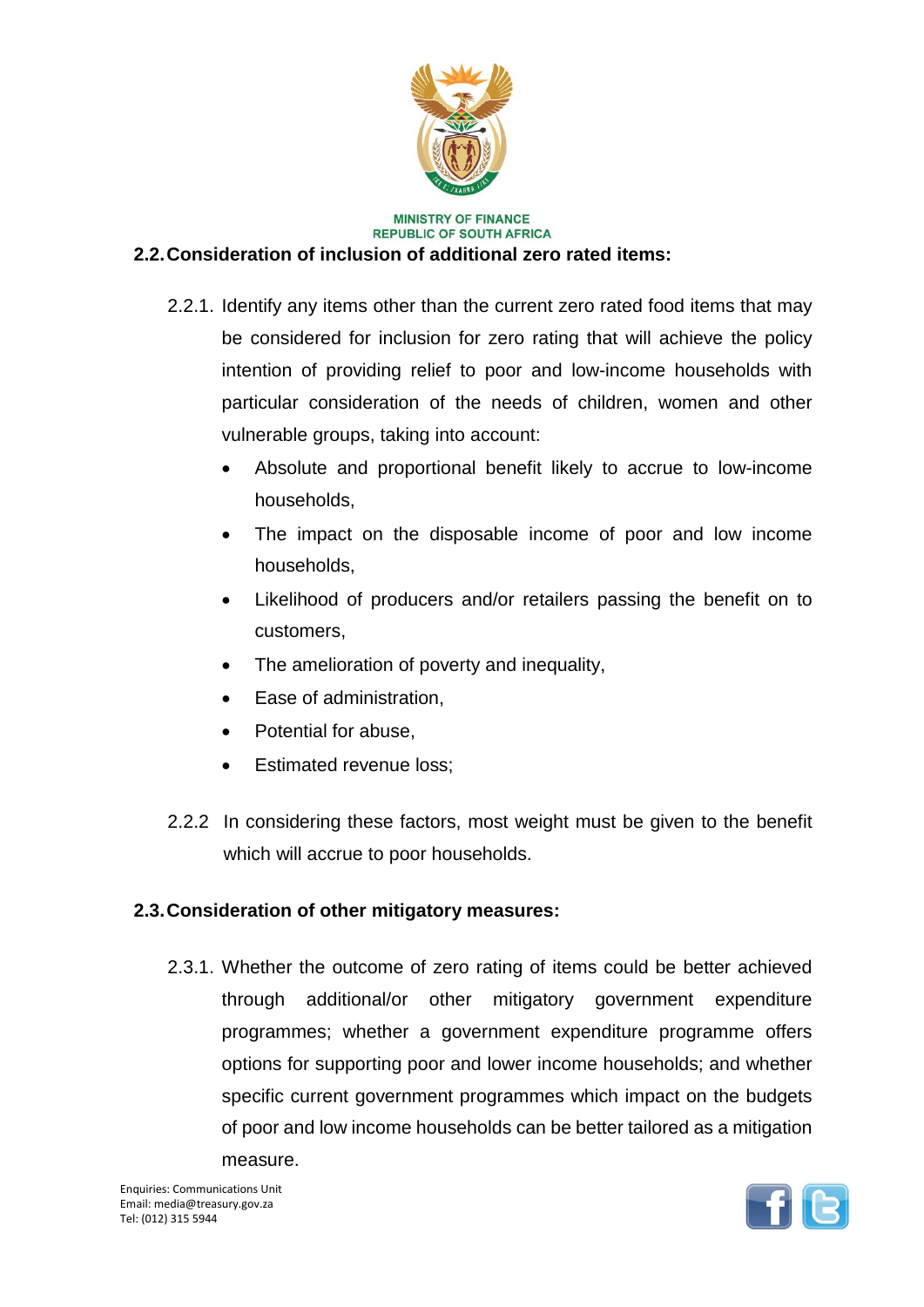

## **3. Delivery of initial report**

The panel must deliver an initial report with recommendations to the Minister of Finance by 31 July 2018.

## **4. Time frames for work of the independent panel of experts**

An initial report with recommendations to the Minister of Finance

- Call for submissions: 1 June 2018
- Preparatory empirical work
- Summary of submissions
- Workshops with commentators
- Submit report to Minister of Finance: 31 July 2018
- Publication of report

### **5. Members of the independent panel of experts**

#### **5.1. Prof Ingrid Woolard (Chair)**

Prof. Ingrid Woolard is Dean of the Faculty of Commerce and Professor of Economics at the University of Cape Town. She is a Research Associate of the Southern Africa Labour and Development Research Unit (SALDRU) at UCT, a Research Fellow of the Institute for the Study of Labour based in Bonn, a nonresident senior research associate at UNU-WIDER and a research associate of the Commitment to Equity Institute. Ingrid's areas of research interest include the measurement of poverty and inequality, unemployment, social protection and fiscal policy. From 2008 to 2014, Ingrid served on the Employment Conditions Commission (ECC) which advises the South African Minister of Labour on making sectoral determinations concerning working conditions and minimum wages in sectors where collective bargaining is weak. She served as the Chair of the ECC for the last three years of this period. She has served on the Davis Tax Committee since 2013.

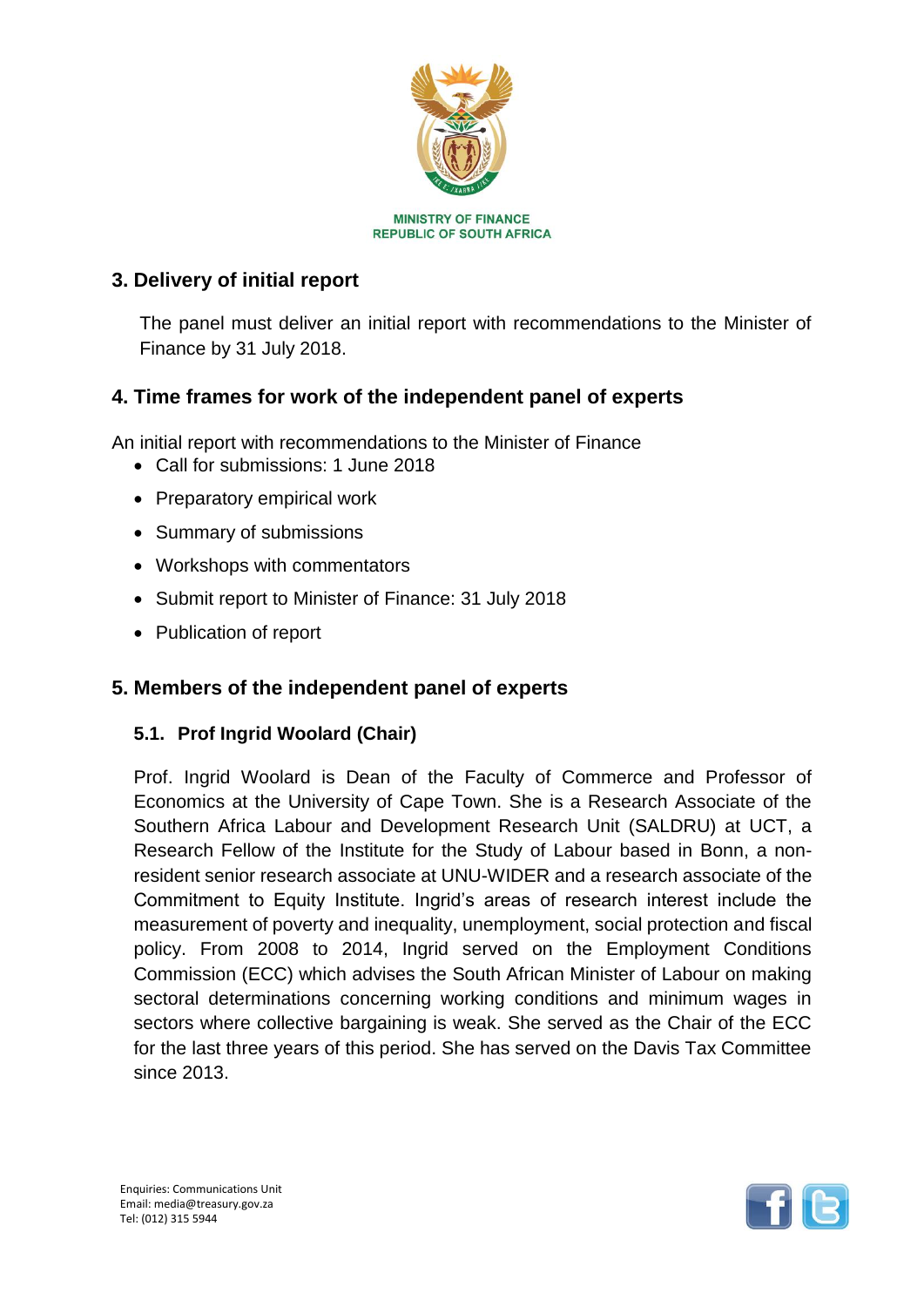

**REPUBLIC OF SOUTH AFRICA** 

## **5.2. Ayabonga Cawe**

Ayabonga Cawe is a Johannesburg based development economist, columnist, radio presenter, photographer and activist. He is Managing Director of Xesibe Holdings (Pty) Ltd, a platform involved in advisory, facilitation and content development across a wide range of fields. He hosts #PowerBusiness on PowerFM and writes a regular column for the Daily Maverick and the Business Day. Prior to this, he was Economic Justice Manager at Oxfam South Africa (OZA) working on policy advocacy and research. He has also worked as an Associate Consultant at Dalberg Global Development Advisors, a global development strategy consulting and policy advisory firm. He has experience in economic research, policy and supply chain analysis, advocacy, development program design and M&E. He is also a co-founder of Rethink Africa NPC, a youth-led policy research, advocacy and advisory organisation. He has taken part in a wide range of research, advisory and policy engagements on development issues in agriculture, rail, urban design and labour market policy. His international experience on issues of sustainability and business includes conducting primary research with farmer organizations in Indonesia, for a multilateral client. He has also conducted primary research in Nigeria, for a market entry strategy on behalf of a global pharmaceuticals manufacturer. Ayabonga recently sat on the National Minimum Wage Advisory Panel appointed by the Deputy President and Nedlac, which advised on the R20/hour proposal. Ayabonga was a finalist in the category, 'Best Business and Finance Show' at the 2018 Liberty Radio Awards. He holds an M. Com (Cum Laude) in Development Theory and Policy from Wits.

### **5.3. Prof Ada Jansen**

Prof. Ada Jansen is an Associate Professor in Economics at Stellenbosch University. She has a PhD in Economics and teaches Public Economics at undergraduate and postgraduate level. Her main research focus is Public Finance, with a specialisation in taxation. She has co-authored and published widely on public finance issues including recent work on VAT zero-ratings.

### **5.4. Dr Thabi Leoka**

Dr. Thabi Leoka is an Economist who has worked for various organisations in the financial sector. Thabi started her career as an Economist at Investec Asset Management in South Africa and London. She has also worked as an Emerging

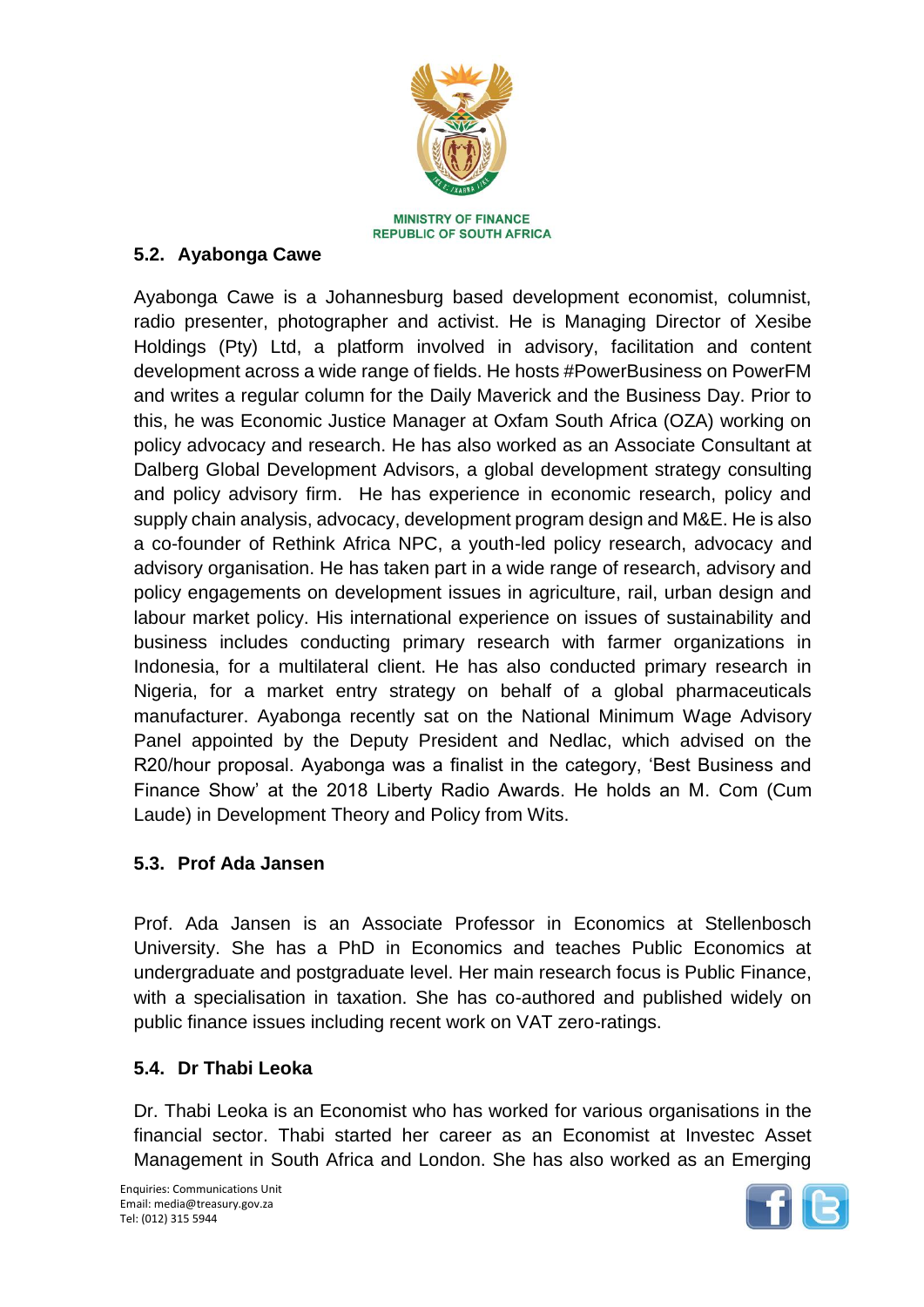

#### **MINISTRY OF FINANCE REPUBLIC OF SOUTH AFRICA**

Markets Economist at Barclays in London and Head of Economic Research, SA at Standard Bank and the Chief Economist for SA at Renaissance Capital. Thabi has a PhD in Economics from the University of London, MSc in Economics and Economic History from the London School of Economics and MA (Distinction) from the University of the Witwatersrand. Thabi was named the Economist of The Year 2017 by ABSIP. She writes for various publications both in South Africa and internationally.

## **5.5. Dr Neva Makgetla**

Dr. Neva Seidman Makgetla has been Senior Economist: Trade and Industrial Policy at Trade and Industrial Policy Strategies (TIPS) since November 2014. She was Deputy Director General for Economic Policy in the Economic Development Department from 2010 to 2014. Before joining EDD, Makgetla worked for the Presidency, the DBSA and COSATU as well as other government departments. Prior to 1994, she worked in various universities in Africa and the United States. Makgetla's research centres on aspects of industrial policy and value chain analysis, and on socio-economic challenges facing South Africa, especially around employment creation and inequality.

## **5.6. Lynn Moeng**

Lynn Moeng Mahlangu, Chief Director for Health Promotion, Nutrition and Oral Health. She has a Masters degree in Dietetics and pursuing a PhD. She has worked in the nutrition field for more than 30 year, as clinical Dietician, lecturer and public health nutrition. Has been influential in the development of key national policies and legislations, including infant feeding regulations, nutrition roadmap for South Africa, health promotion policy, and the strategy for the prevention and control of obesity in South Africa. She is currently a member of the Task team responsible for developing and overseeing implementation of the Food and Nutrition plan for South Africa. She is a strong advocate for nutrition.

## **5.7. Cecil Morden**

Cecil Harold Morden completed his B.Com (majoring in Economics, Statistics and Accountancy), B.Com Honours (Economics), Secondary Teachers' Diploma (all at the University of the Western Cape (UWC) in Belville), and a Masters in Science (Economics) at the University of Illinois at Urbana-Champaign in the USA. He was a teacher and lecturer before joining the CSIR as a Transport Economist and

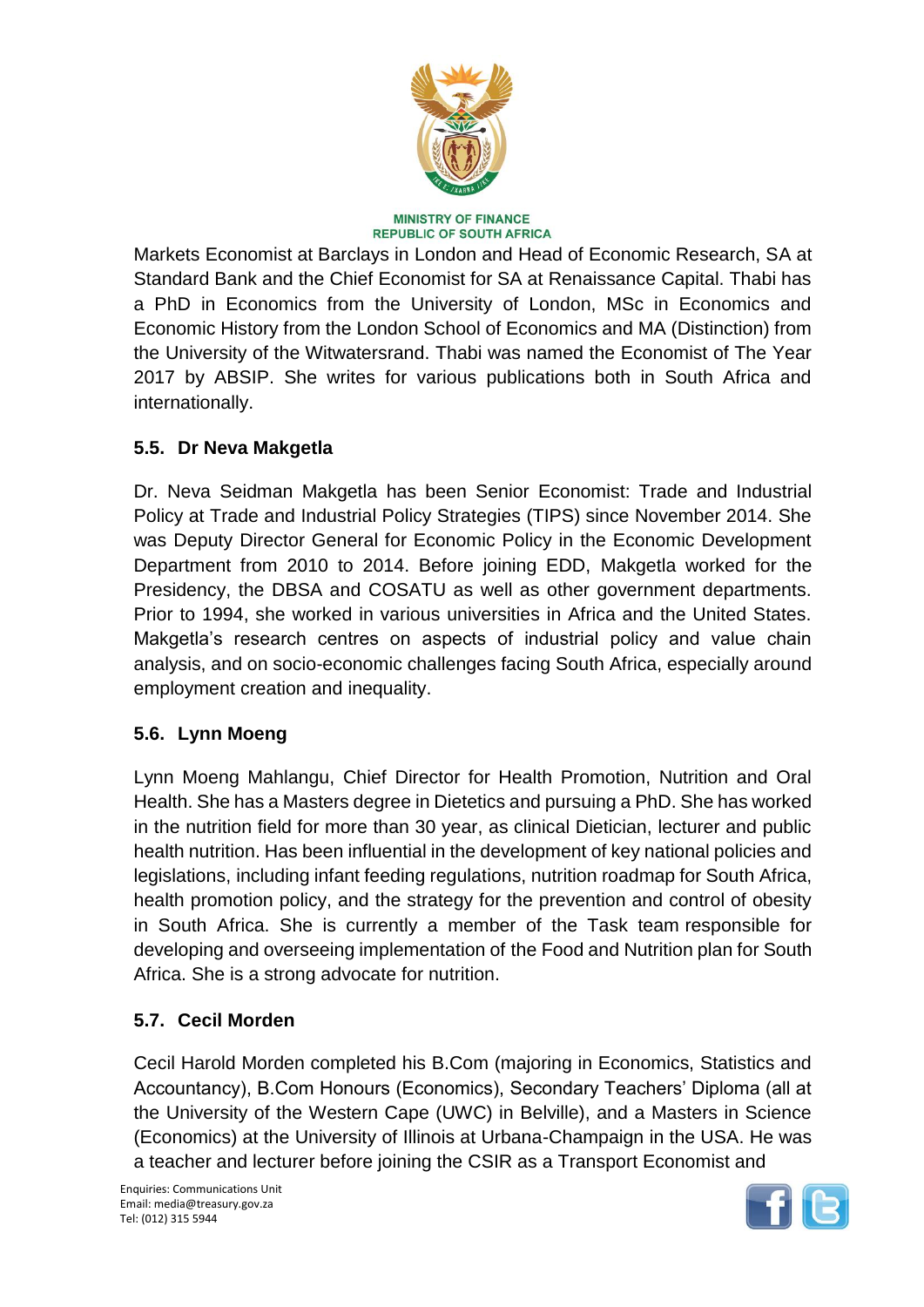

worked as an Economist in the private sector for four years. He joined government in 1996 as a Director in the Northern Cape Province and subsequently joined the National Treasury in May 2000 as Director: Indirect Taxes (VAT and Excise duties). He was promoted to Chief Director: Economic Tax Analysis in September 2005, responsible for general tax policy advice and tax revenue estimation. He was instrumental in the design of the Mineral and Petroleum Royalty regime and Government's Environmental Fiscal Reform initiatives, including the proposed carbon tax. He retired from the National Treasury in April 2017 and is currently an independent analyst / consultant.

## **5.8. Prenesh Ramphal**

Prenesh Ramphal is currently the senior manager at SARS in the Legal Counsel unit responsible for facilitating alignment between VAT policy as entrenched in the legislation and the operational execution of the legislation. A critical aspect of this role is to co-develop the VAT policy with National Treasury to ensure that practical implementation and compliance is achieved as well as to ensure that certainty and clarity is provided in respect of the interpretation of the VAT legislation in the form of rulings and other SARS published documents. Prenesh has 23 years VAT administration experience at SARS which includes experience in the audit environment of VAT and holds a degree in Commerce.

## **5.9. Prof Imraan Valodia**

Prof. Imraan Valodia is Dean of the Faculty of Commerce, Law and Management, University of Witwatersrand, Johannesburg. His research interests include employment, the informal economy, gender and economic policy, and industrial development. Professor Valodia has led and participated in a number of large national and international studies. In the recent period, he led an international study, in 10 cities across the globe, of the informal economy using a combination of quantitative and qualitative methodologies. In the period 2008-2011 he led, with Professor Caren Grown of the American University, a pathbreaking three-year research project, conducted in 8 countries, on the gender impacts of direct and indirect taxation. This research was recently published by Routledge as an edited book. He has published widely in leading international journals. Professor Valodia is a National Research Foundation (NRF) B-rated researcher. Professor Valodia is a part time member of the Competition Tribunal in South Africa. He is also a